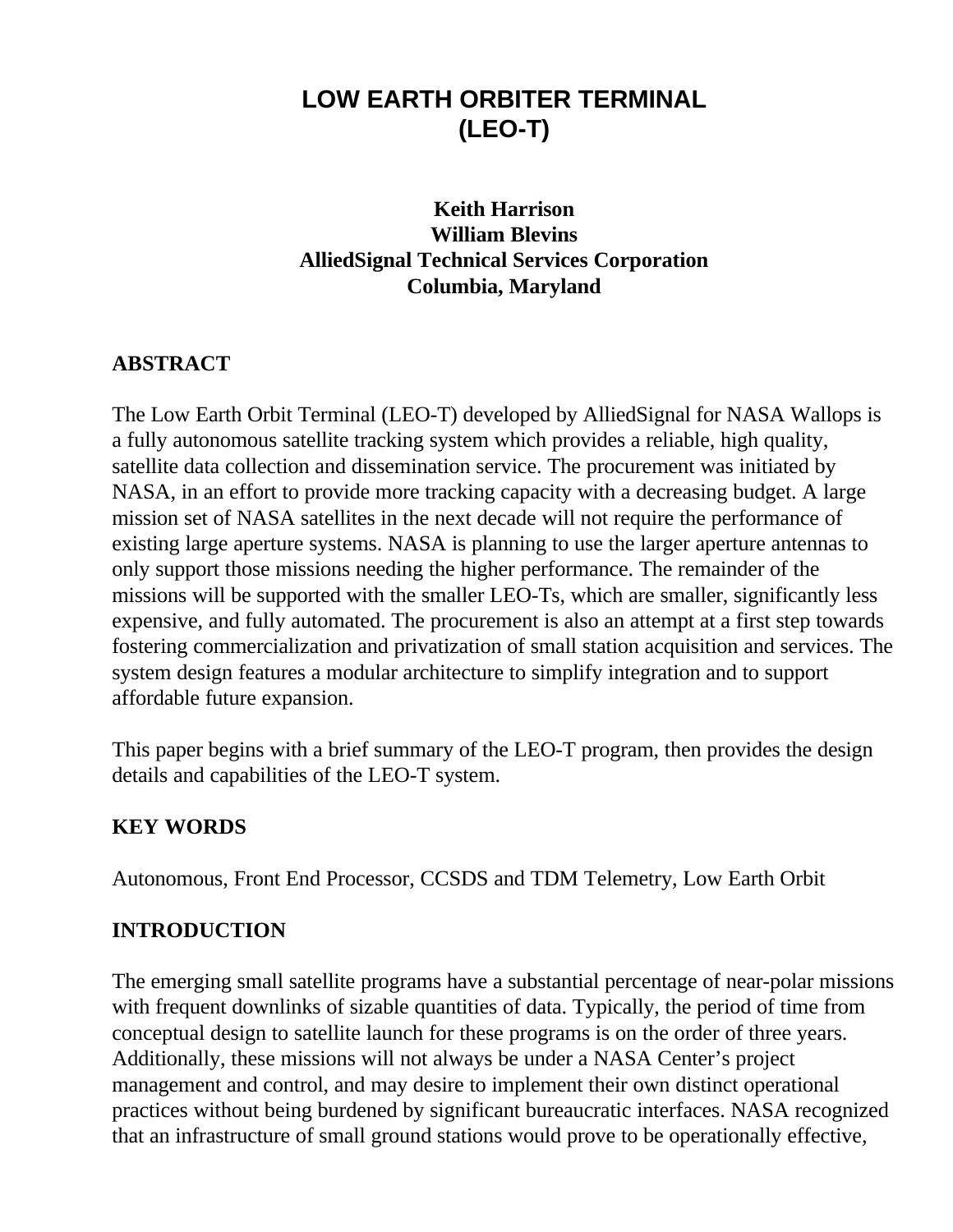flexible and provide additional costs benefits. The LEO-T program is in response to NASA's need for a system design that provides a flexible, tailorable, communications link between designated flight mission centers and their satellites without manned intervention, while facilitating ease of operation and maintenance.

## **LEO-T DESIGN OVERVIEW**

The LEO-T is a small autonomous terminal tracking low Earth orbiting spacecraft. The antenna is an elevation over azimuth with a 7 degree tilt program tracking pedestal with a 5 meter reflector. The complete antenna subsystem is housed within a 28 foot sandwich type radome. The LEO-T supports the 2025 to 2120 MHz uplink band and the 2200 to 2300 MHz receive band with 8 to 8.5 GHz receive available as an accessory. The RF subsystem employs a polarization diversity feed with optimal ratio combining and supports FM, PM, BPSK and QPSK modulation types with up to 8 MBps data rates. The Autonomous Control and Processing subsystem (ACPS) supports Consultative Committee for Space Data Systems (CCSDS) compliant and Time Division Multiplexing (TDM) telemetry processing with over 9 gigabytes of telemetry data storage capacity. Telemetry data transfer to users is performed either real-time or post-pass via File Transfer Protocol/Internet Protocol (FTP/IP) or User Datagram Protocol (UDP). Real time and 'store and forward' spacecraft commanding is supported. Complete telemetry and command simulation capability is available to users pre-pass and via schedule request for system validation and user system's check out. The LEO-T will autonomously support up to 100 different configuration setups. The high-level design for the LEO-T is shown below Figure 1.

#### **AUTONOMOUS OPERATION**

The LEO-T is designed to function reliably in a fully autonomous environment. LEO-T autonomy relies on a robust schedule that may be modified by remote users and the system administrator. Spacecraft in the mission set are scheduled for normal operations according to the priority they have been assigned by the system administrator. The station will operate for extended periods of time with no intervention other than periodic scheduling contacts. Schedule execution initiates equipment configuration, including establishing the communications link to the user, and automated testing and pass support activities. The LEO-T concept is depicted in Figure 2.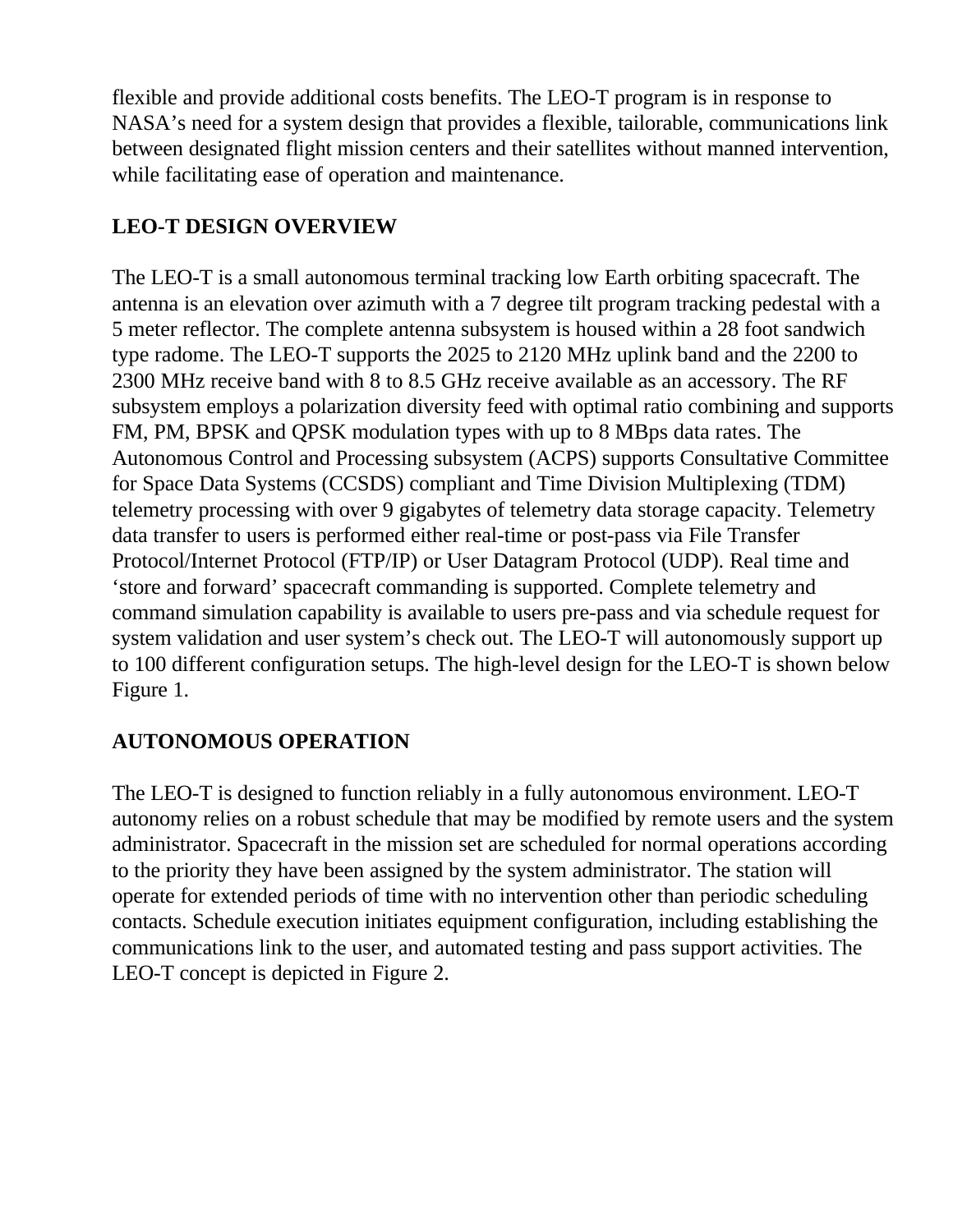

**FIGURE 1 LEO-T High Level Block Diagram**



**FIGURE 2 LEO-T Concept**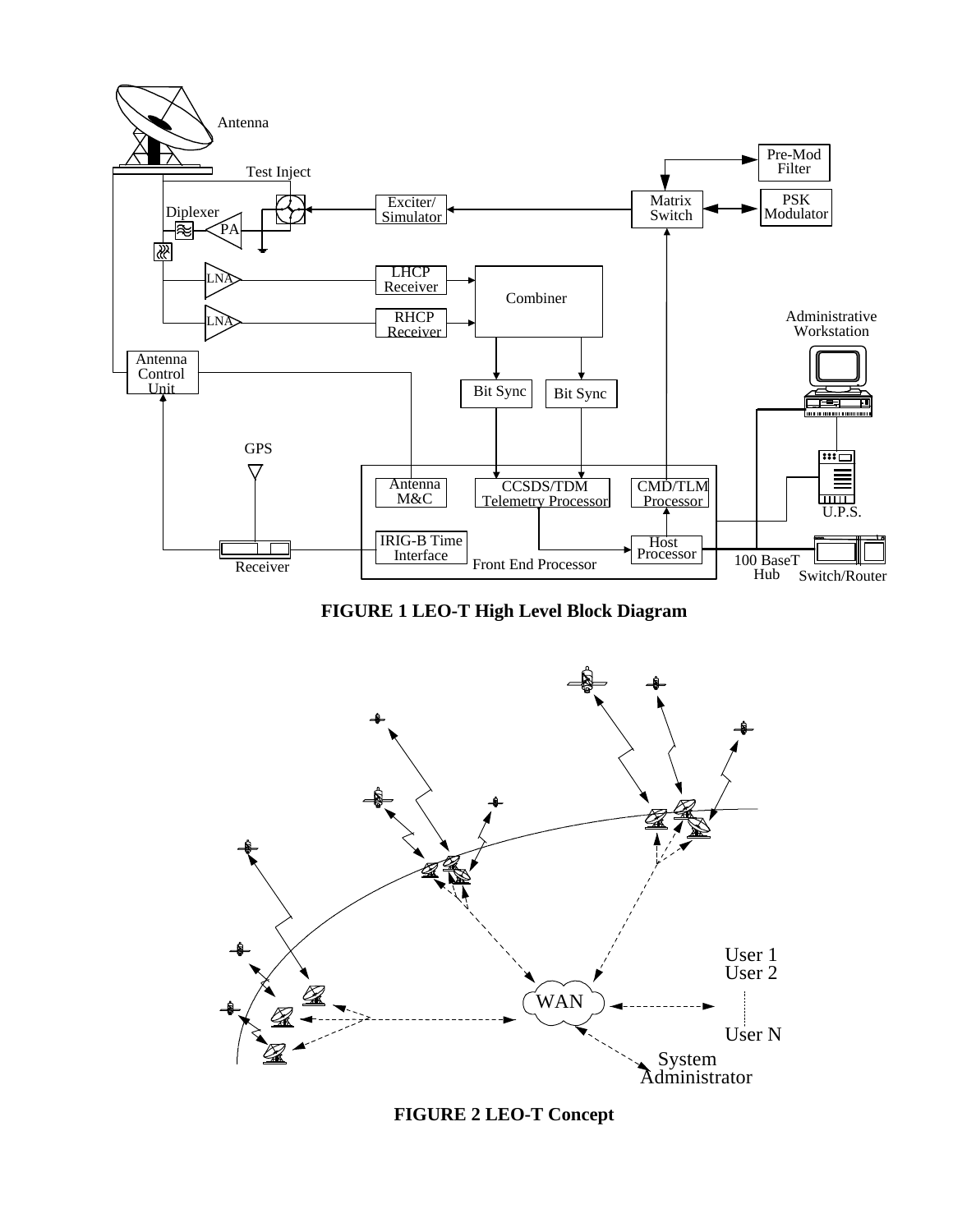## **AUTOMATED CONTROL AND PROCESSING SUBSYSTEM**

The heart and soul of the LEO-T is the Autonomous Control and Processing Subsystem (ACPS), depicted in Figure 3. The ACPS utilizes a distributed architecture consisting of a UNIX based Pentium PC Administrative Workstation (AWS) running a SUN Solaris Operating System and a VME based Front End Processor (FEP) running REAL/IX Real Time UNIX Operating System. Both computers are interconnected via a LAN. All hardware and software components conform to industry standards for open systems and consist of commercial-off-the-shelf products.

The FEP performs the real-time processes while the AWS handles off-line or non-real-time processes. The segregation of real-time and non-real-time functions helps to maximize real-time responsiveness while eliminating interference of off-line administrative functions with real-time data processing. Separation of these processes is transparent to local and remote users, providing a look and feel of a single, unified system. Control directives received from the users are transferred automatically by the AWS to the FEP for execution. Similarly, equipment status is transferred from FEP to AWS for local/remote display.



**FIGURE 3 ACPS Block Diagram**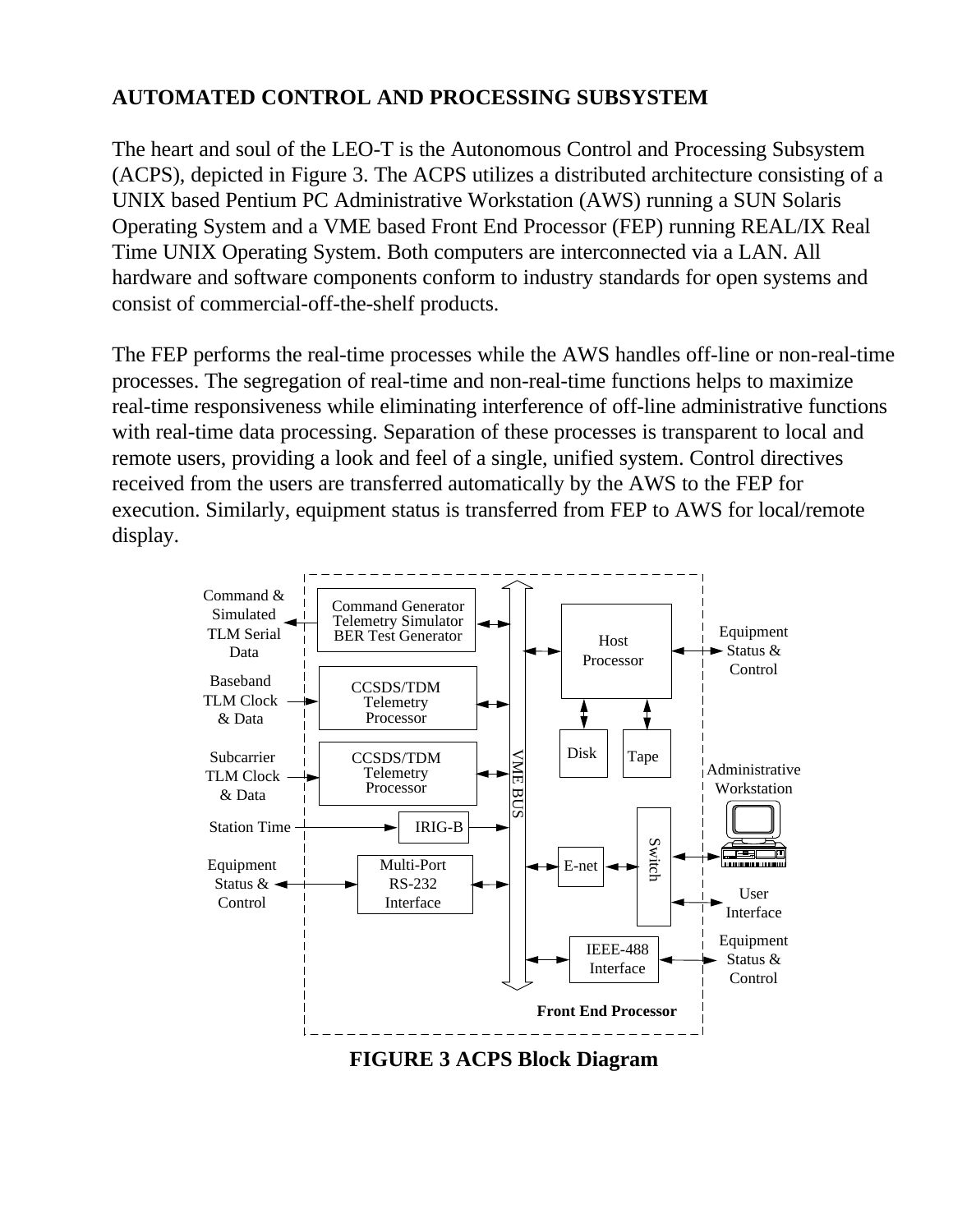## **TELEMETRY PROCESSING**

The LEO-T supports both CCSDS and TDM formats using the same software and hardware. Figure 4 provides the basic structure for telemetry processing. All configuration operations may be accomplished either from the Administrative Workstation or via an X-Windows interface.

Initially, the pass configuration is retrieved from the stream database. Separate database definitions are kept for each mission supported allowing up to 5 different configurations for 20 or more missions. The database parameters define the equipment setup and routing characteristics while real-time control is performed by the stream manager. By design, no operator intervention is required because schedule execution plus database definitions provide full automation. User interface functions, however, are provided for monitoring and controlling the telemetry processing operations, responding to anomalies, performing analysis and troubleshooting, and overriding default schedule activities.



**Figure 4 Telemetry Control**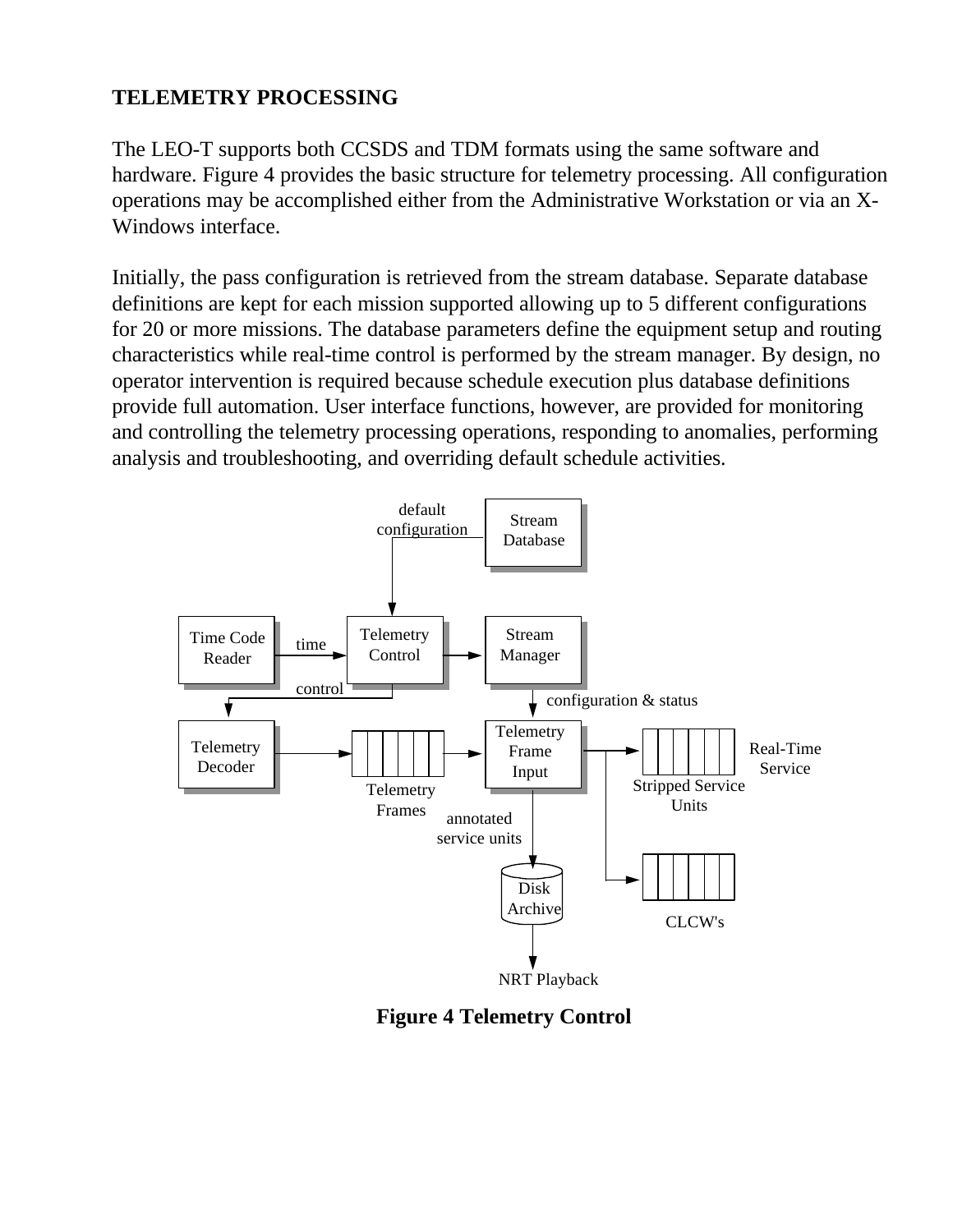Run-time status and quality data are maintained in global variables and are accessible remotely via an X-Windows interface for real-time inspection. Errors and anomalies, such as data dropouts, decoding errors, and flywheeling, are written to an events log. Additionally, the system provides for data archiving, data strip and ship per configuration specification and Command Link Control Word (CLCW) output for CCSDS Command Operations Procedure-1 (COP-1) protocol verification.

## **SATELLITE COMMANDING**

The LEO-T supports both real-time satellite commanding and store and forward commanding. Software controls command sequencing and serialization while the hardware supports CCSDS encoding and older TDM standards.

For real-time commanding, command blocks are received in real-time in TCP/IP packets. Each block is validated to ensure that the block header data matches the configuration per the database in terms of type, source code, and spacecraft code. Command frames are then extracted and transferred to the encoder for uplink. The software performs timing and sequencing of output via the serializer/encoder board. The uplink defaults to an idle pattern between transmission blocks.

## **MONITOR AND CONTROL**

The LEO-T software provides the capability for automated monitoring and control of all the station equipment, including the antenna subsystem, RF, and baseband equipment. Communications to the equipment is performed by the FEP via IEEE-488 and RS-232 interfaces. Control directives, output bit patterns, and status return decoding are defined within the system database. Sampled status is output to a log and remotely via the TCP/IP status service. Control directives may be entered manually through the X-Windows interface or automatically via the scheduling functions. Figure 5 provides a high level overview of the monitor and control structure.

Devices are polled periodically for status. System globals are then updated based on the returned status. Globals are visible to all authorized users of the ground system while user defined values are written to a status log and reported to the users via the WAN. Out of tolerance values, whose limits are pre-defined within the database, result in the generation of alarms and events. Devices that fail to respond to status poll requests are marked as failed within the system globals and an alarm is generated. Event and alarm messages are written to the station log and may also be received in real-time by remote users. This log acts as the centralized record of all significant station activities. The log contents include error and event messages, equipment control directives and schedule execution steps. Each entry is time tagged to the nearest second and contains the source of the message. Specific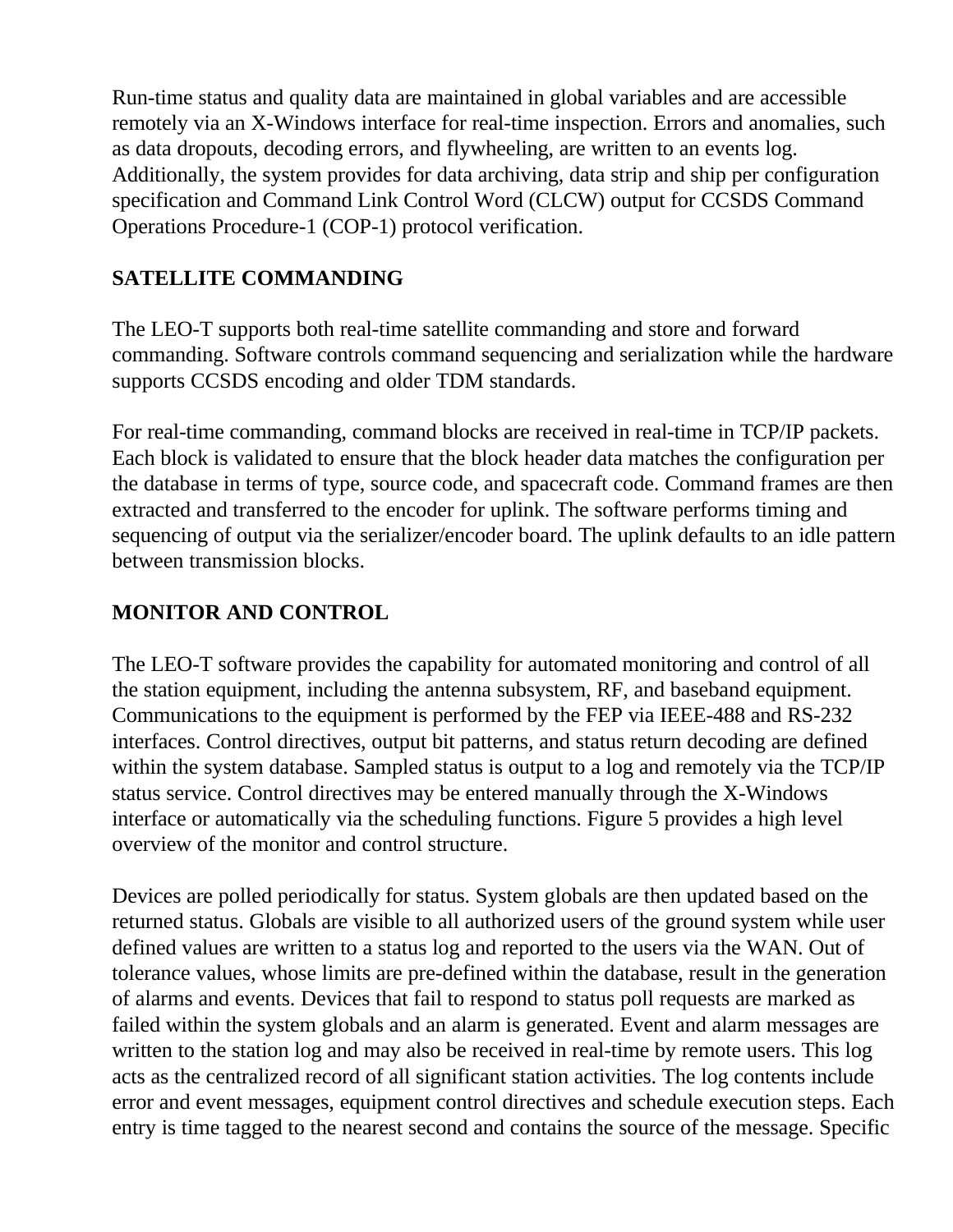

**Figure 5 Monitor and Control**

pass summary information will include items such as the antenna angles at AOS and LOS, total telemetry frames received, total bad frames received, total commands transmitted and total command re-transmissions. Additional trace information, recorded at 10 second rates, will include station time, antenna angles, receiver signal levels and receiver lock status.

## **AUTONOMOUS OPERATIONS**

The key to the autonomy of the LEO-T is the system scheduler consisting of two components: schedule generation, and schedule execution. The output of the schedule generation process is a script file which is directly executable by the FEP. Upon execution, the schedule calls lower level procedures for performing standard operations. The scheduling script file controls the sequence of events while configuration details are maintained in the system database. Scheduling is accomplished nominally on a 7 day cycle but may be reconfigured by the system administrator for different cycles.

A contact display of all potential satellite contacts over the scheduling period is available to the user. Schedule requests are submitted in a pre-defined file format and are error checked with error messages being reported back to the user. Schedule conflicts are